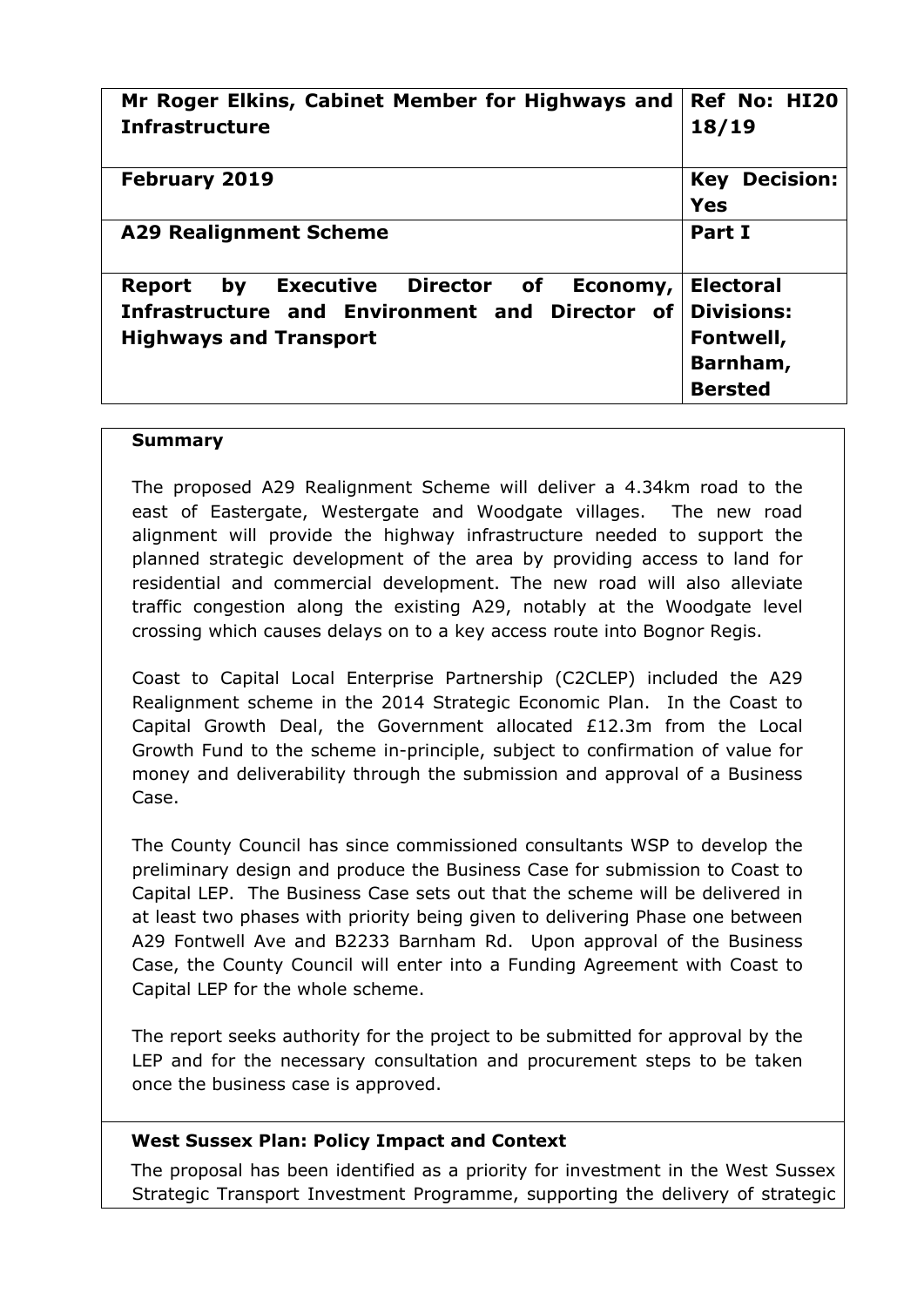growth in Arun District.

# **Financial Impact**

Part of the capital cost associated with this scheme will be provided by central government under the Local Growth Fund arrangement. The remainder provided by the County Council and developer contributions detailed in the business case.

# **Recommendations**

The Cabinet Member for Highways and Infrastructure is recommended to;

- (1) Approve the identified route for the A29 Realignment set out at paragraphs 3.4 and 3.6;
- (2) Approve the A29 Realignment Business Case (Appendix to the report) for submission to Coast to Capital LEP for its approval;
- (3) Delegate authority to the Director for Highways and Transport, in consultation with the Director for Finance, Performance and Procurement, to enter into a Funding Agreement with Coast to Capital LEP for the whole scheme once approved;
- (4) Commence public consultation on the proposed scheme for the A29 Realignment described in section 3 of the report in Feb/March 2019;
- (5) Authorise, subject to business case approval, the commencement of a process to procure and award a 'design and build' contractor for Phase 1 of the A29 Realignment scheme from the approved list of contractors on the Highways and Transportation Framework;
- (6) Delegate authority to the Director for Highways and Transport to award the design and build contract following the outcome of the procurement process; and
- (7) Delegate authority to the Director for Highways and Transport to submit a planning application for Phase 1 of the scheme.

# **1 Background and Context**

- 1.1 The A29 Realignment scheme was identified as a priority for investment in the County Council's Strategic Transport Investment Programme (STIP) in June 2014 (HT07 (14-15)). This investment supports the delivery of strategic growth in Arun District which is a priority in the Arun Growth Deal that identifies the A29 road improvements as a key infrastructure project for delivery as early as possible.
- 1.2 The West Sussex Transport Plan 2011-2026 (WSTP) states that transport issues are a deterrent to visitors and businesses locating in Arun District. Bognor Regis currently suffers from relatively poor connectivity by road and rail which has discouraged businesses from investing and has contributed to poor economic performance relative to the rest of West Sussex and the wider region. The aims for Arun include exploring opportunities through new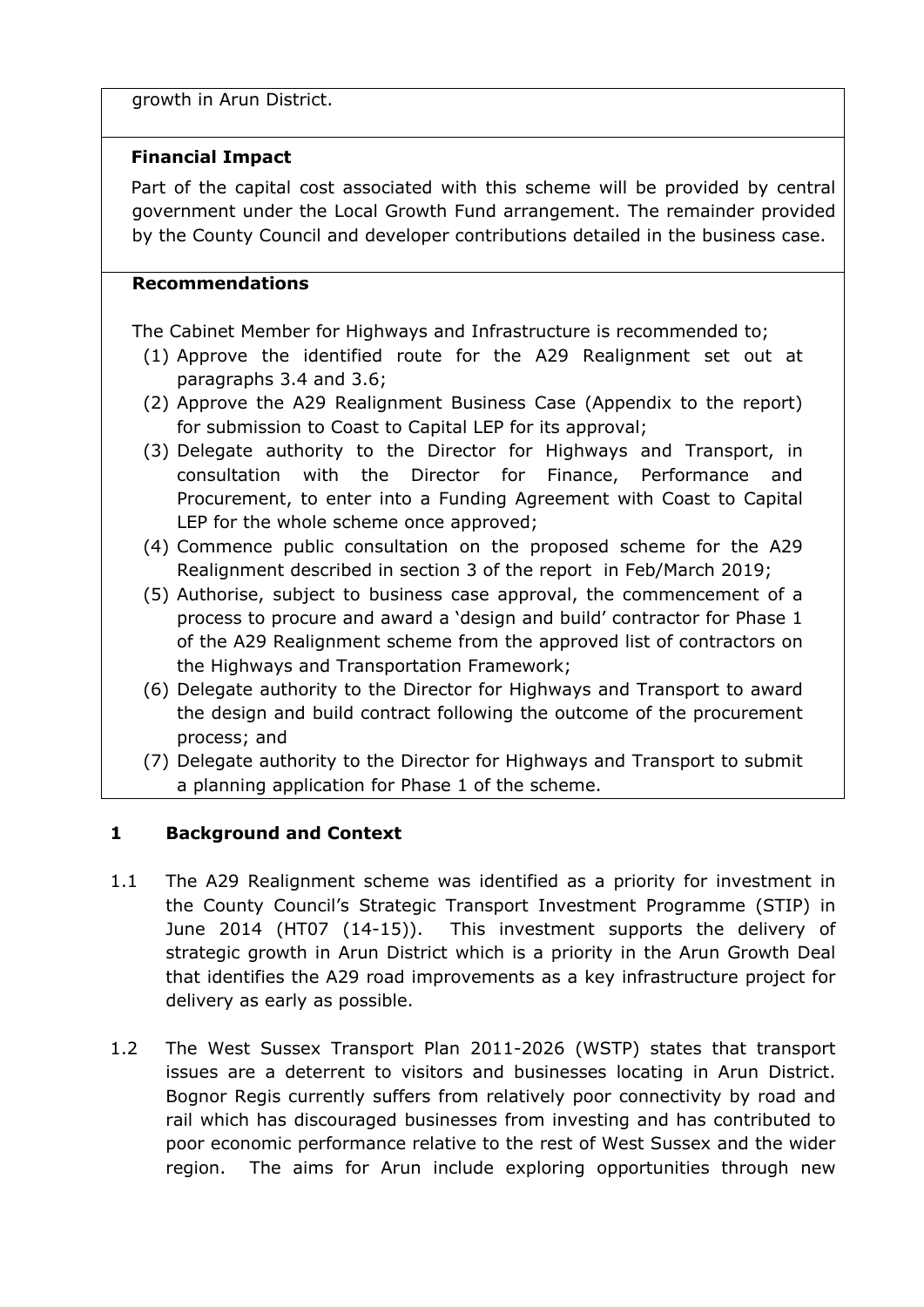development to improve access along the A29, including the potential to provide a bridge over the railway line avoiding the Woodgate level crossing.

1.3 The adopted Arun Local Plan 2011-2031 (ALP) identifies Bognor Regis as a strategic location where new development is expected to help deliver much needed regeneration during the lifetime of the Plan. The ALP also allocates land at Barnham, Eastergate and Westergate (BEW) for strategic housing and commercial development and associated community infrastructure. The site allocation also includes an indicative route for the A29 Realignment to provide access to the site as part of a strategic infrastructure package to mitigate the cumulative impacts of development over the plan period. There is also potential within the strategic site allocation for further development to be delivered beyond the end of the plan period, subject to all relevant planning decisions. Figure 1 below is an extract of Map 2 from the Arun Local Plan – Barnham, Eastergate and Westergate Strategic Site Allocation.

**Figure 1 – Arun Local Plan – Barnham, Eastergate and Westergate Strategic Site Allocation (extract from Map 2)**

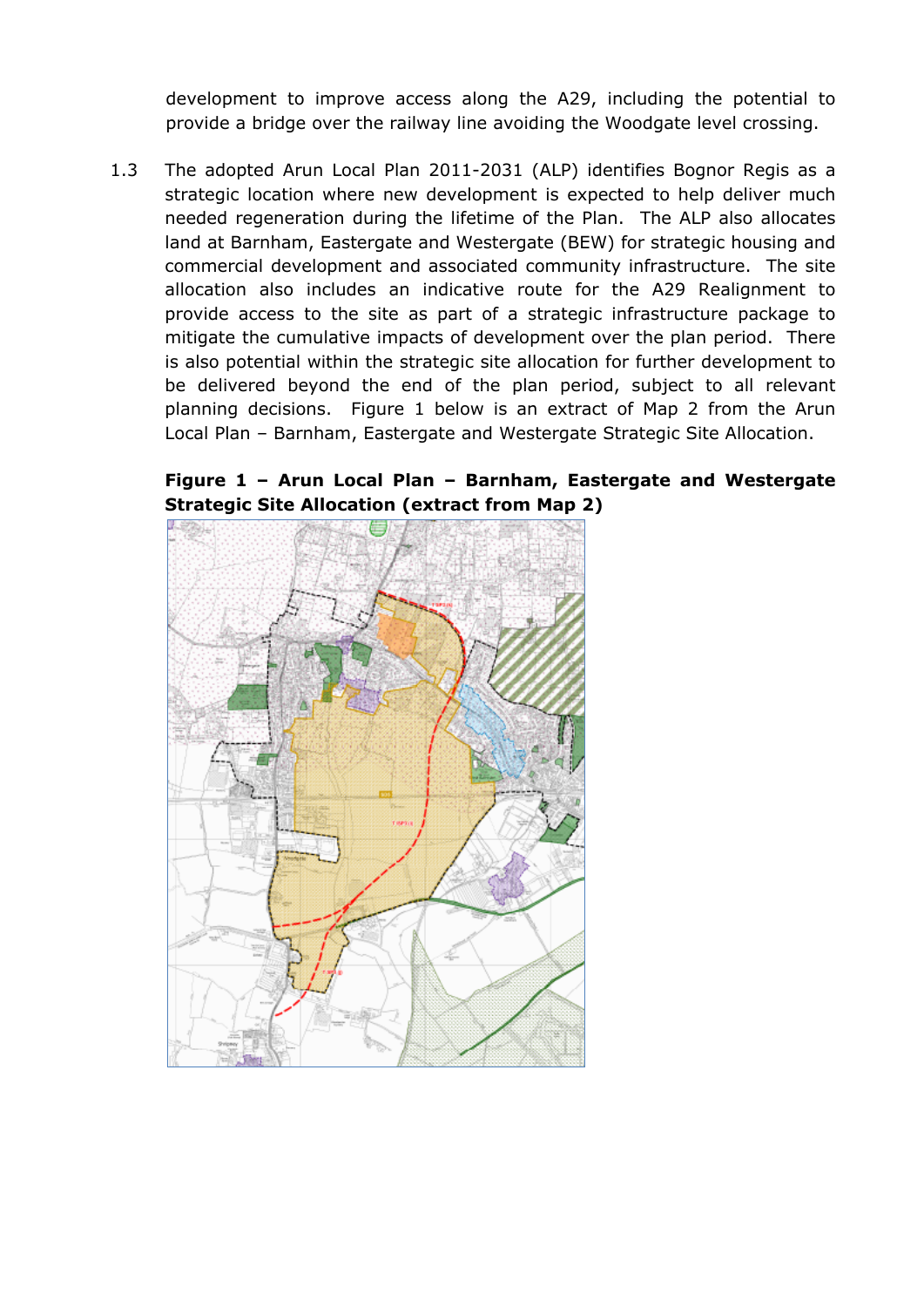

### **2 Background**

- 2.1 The existing A29 experiences traffic congestion during the peak periods, notably at the Woodgate level crossing, leading to unreliable journey times and potentially causing poor air quality. The congestion is caused by the Woodgate level crossing barriers being down resulted in delays of approximately 35 minutes in the peak hours.
- 2.2 To the north west of the scheme is the War Memorial junction. This junction is a critical pinch point on the existing highway network, with limited scope for capacity improvements due to the current land constraints surrounding the junction. As such the junction is likely to be a significant constraint on the level of future development.
- 2.3 To the south of the proposed scheme are the Lidsey bends. This is a section along the existing A29 through Lidsey where the alignment requires drivers to negotiate a series of significant bends in the road which have historically been a source of concern from a road safety perspective.
- 2.4 The strategic site allocations identified in the ALP will generate and affect the distribution of traffic in the district. The cumulative impacts of the strategic site allocations are expected to increase demand on the existing A29 and B2233 roads by non-motorised users and motorised vehicles, including public transport. The A29 Realignment will provide access to planned strategic development at Barnham, Eastergate and Westergate (shown in Figure 1) and help to mitigate impacts on the highway network that would otherwise be severe. Additionally there have been recently completed and/or planned commercial developments north of Bognor Regis at a strategic site known as 'Enterprise Bognor Regis' that could potentially benefit from the A29 Realignment scheme.
- 2.5 The ALP is supported by an evidence base that includes the Arun District Local Plan Transport Study 2017 (Local Plan Transport Study). The Local Plan Transport Study identifies a package of strategic infrastructure to mitigate the severe residual cumulative impacts of development that includes the A29 Realignment.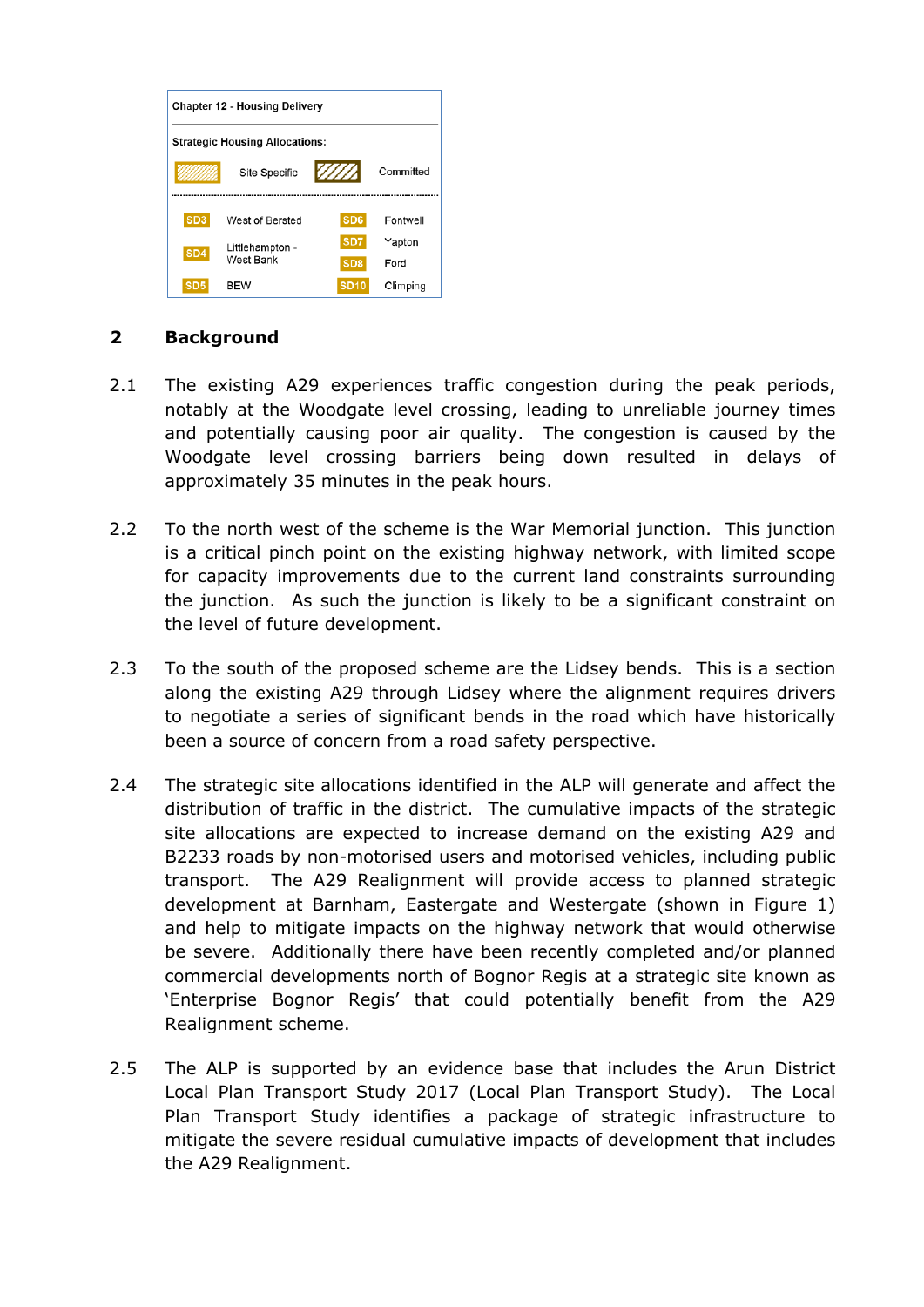2.6 To ensure the scheme supports the objectives of the WSTP and encourages the use of sustainable modes of transport and sustainable travel patterns in the strategic development, the scheme has been designed to cater for nonmotorised and motorised users, including public transport. The design also integrates with the existing highway network and new routes proposed as part of the strategic development.

### **Route Option Generation and Selection**

2.7 Three previous feasibility studies have considered the potential route options for the A29 Realignment. These studies considered the traffic, safety, environmental and deliverability issues associated with the route options.

# **A29 Woodgate Study, 2012**

In 2012 the County Council, working on behalf of Arun District Council, commissioned Parsons Brinkerhoff to undertake the A29 Woodgate Study. The Study examined the feasibility of providing a bypass to the existing Woodgate level crossing, with four routes identified. One of the options identified in the Study was published for consultation in the Draft Arun Local Plan in 2012.

# **A29 Realignment Viability Study, 2013**

Commissioned by Arun District Council, the study looked to identify a viable route for the A29 Realignment. Building upon the A29 Woodgate Study (2012), the Study identified a number of potential route options each with different connections to the existing highway network. A high level assessment was carried out for each route option and ranked based upon environmental impact, deliverability, traffic benefits, road safety and scheme costs. The identified route was east of the existing A29 with the other options considered unviable.

# **A29 Realignment Feasibility Study, 2014**

During 2014, in preparation for the Arun Draft Local Plan, Arun District Council commissioned Systra to undertake the A29 Realignment Feasibility Study. The Study identified and developed an indicative route which took into account the findings of the A29 Realignment Viability Study (2013) and also considered additional northern and southern tie-in extensions. The plan of the route is given in Figure 2 below.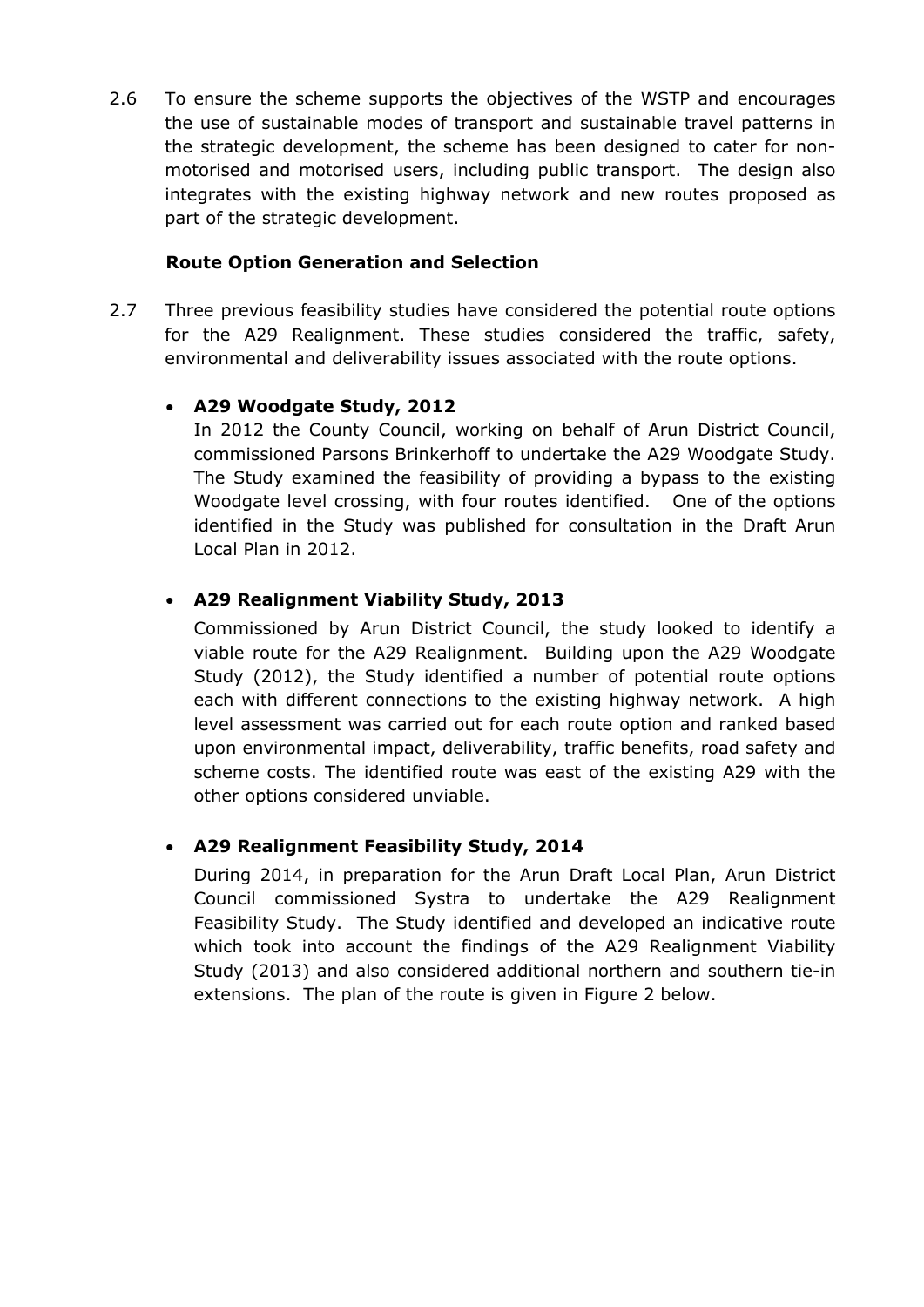



2.8 In 2014 through approval of the Strategic Outline Business Case (SOBC) for the A29 Realignment Scheme, the Government allocated £12.3m of the Local Growth Fund (LGF), 'in-principle' as part of the Coast to Capital Growth Deal as a contribution. However the LGF contribution can only be secured through submission and approval of a Business Case confirming value for money and deliverability of the scheme.

# **3.0 Proposal Details**

- 3.1 In March 2018, the County Council commissioned consultants WSP to review the three previous studies and identify the advantages and disadvantages of the A29 Realignment Feasibility Study (2014) indicative route options. The purpose was to confirm understanding of the indicative route options presented in the report and to assist in the selection of an 'identified route' for preliminary design.
- 3.2 As part of this process, the County Council met with statutory stakeholders including Network Rail, Highways England, Historic England, Sussex Police Natural England, Arun District Council (ADC), Chichester District Council and the Environment Agency to discuss the scheme risks and opportunities. An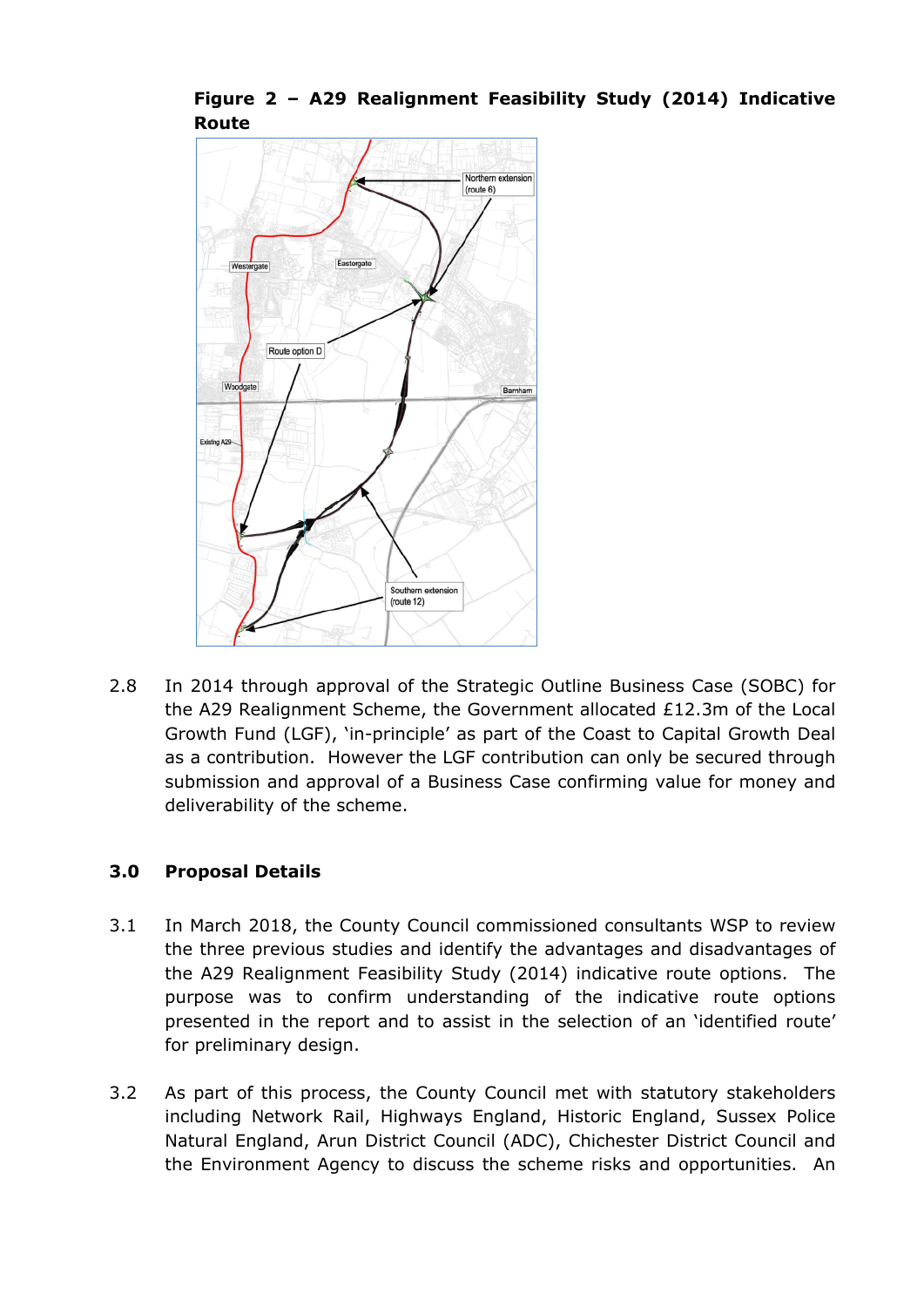Option Summary Table was then prepared focusing on the advantages and disadvantages of the indicative route options.

- 3.3 A high level Appraisal Summary Table (AST) was completed for each of the three indicative route options. The purpose of the ASTs was to summarise key impacts in the form of a qualitative assessment, summarise the findings from the three previous studies and use feedback from the stakeholder options review and risk workshop. The three route options and ASTs are provided in the background papers.
- 3.4 The review of indicative route options concluded that Option 2 Route 6, part D and 12, should be the identified route, given in Figure 3 below. This is principally because this route avoids introducing traffic north of Lidsey bends, where there are road safety concerns and avoids the need of an additional crossing over the watercourse. It also provides access to land in the southern section of the strategic site allocation that has potential for development.
- 3.5 The ASTs concluded that that the identified route demonstrated;
	- Economy likely be beneficial to the economy.
	- Environment the environmental impact will likely be neutral. The exception is air quality, which is likely to be beneficial.
	- Social will likely be beneficial in terms of social impacts.



# **Figure 3 – A29 Realignment Identified Route**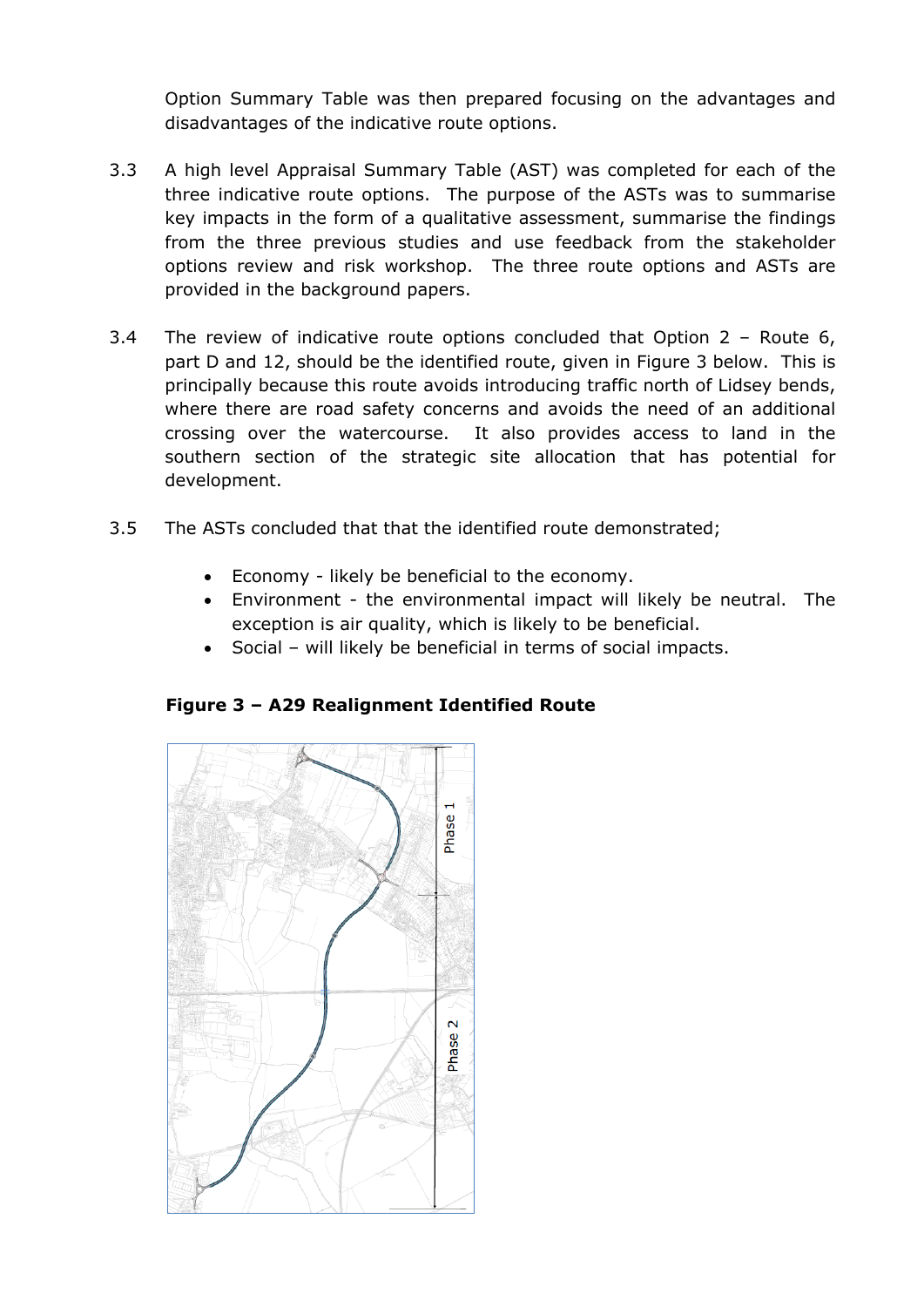3.6 It is recommended that the route shown in Figure 3 is identified as the preferred route for the A29 Realignment. To ensure that this alignment is protected from other developments that could compromise its future delivery, the County Council seeks to protect this alignment from alternative forms of development through its responses to land charge advice requests.

# **4. Business Case**

4.1 The following paragraphs summarise the reasoning and evidence included in the Business Case to be submitted to the C2C LEP.

# Strategic Case

The A29 Realignment scheme is an important part of the County Council's strategy to support growth and development. It will enable the local road network to operate more efficiently by reducing congestion, improving the predictability of journey times and providing more capacity for growth. This has been previously detailed in Section 2, 'Background' above.

### Economic Case

The Economic Case identifies and assesses all the impacts of the proposed scheme to determine its overall value for money. It takes account of the costs of developing, building, operating and maintaining the proposed scheme, and a full range of its impacts, including those impacts which can't be monetised.

The assessments of the benefits are calculated by forecasting the future levels of traffic demand and impacts the scheme will have on travel time and number of accidents.

To enable the comparison with costs, travel time and accident savings they are given a monetary value based on Department of Transport's Guidance (DfT) to provide a Benefit Cost Ration (BCR). The Business Case for the whole scheme demonstrated a BCR of 1.8:1.

This means that, over a 60 year appraisal period, the value of monetised benefits from journey time savings outweighs the cost of the scheme by a factor of 1.8 to 1.0. According to the DfT Value for Money categories, this BCR value is considered to be medium. The DfT generally expects major transport schemes seeking investment to offer at least medium value for money.

The main contributor to the benefits is the average travel time savings resulting from the A29 realignment and the avoidance of Woodgate level crossing and War Memorial Junction. This provides drivers with improved journey times and a more direct route. There are also potential accident savings, notably the Lidsey bends. This exceeds the cost of constructing the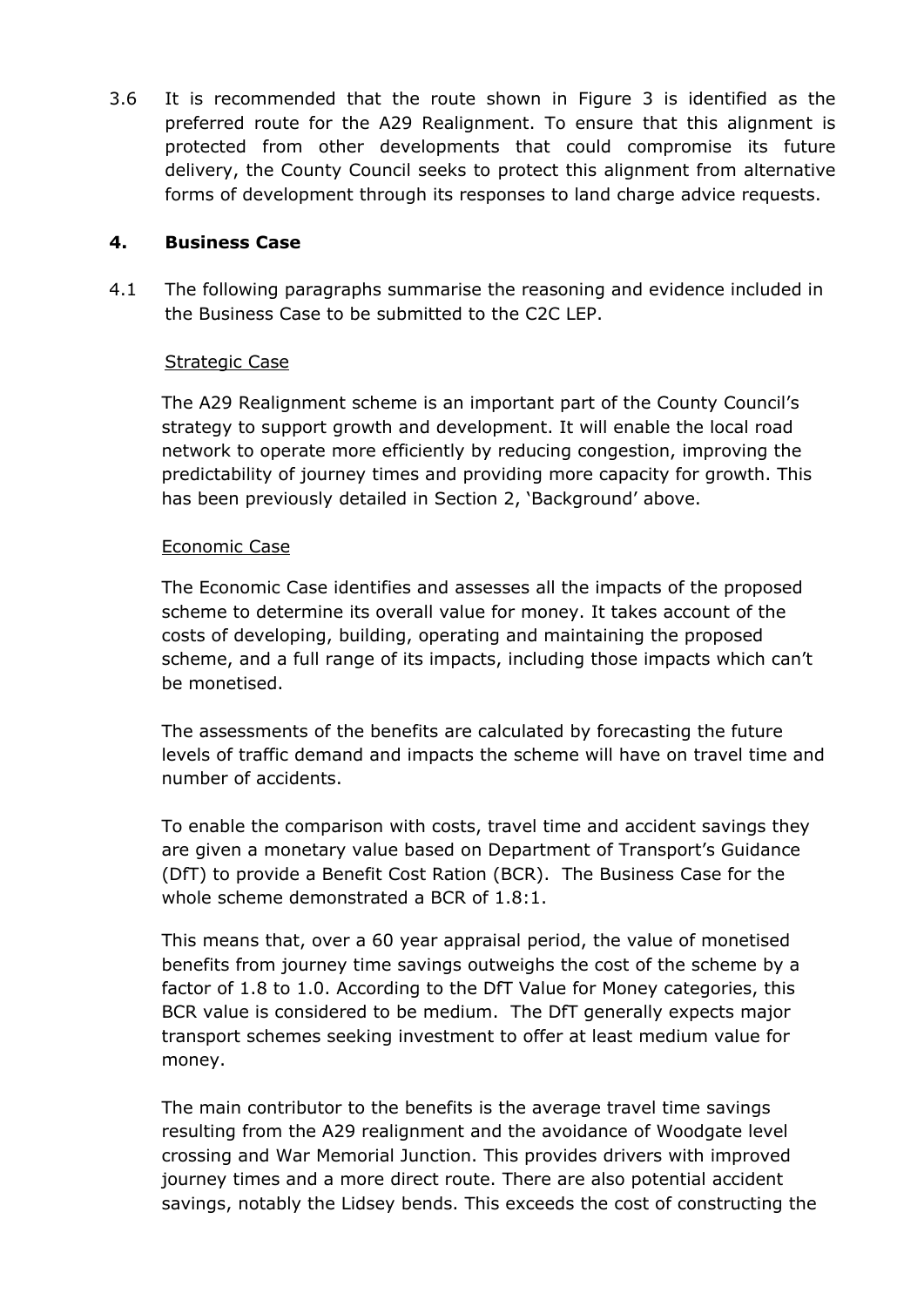scheme and its ongoing maintenance. However the wider impacts on the social and environmental aspects have also been considered and are contained in more detail in the Business Case.

### Commercial Case

In line with the adopted approach by the construction industry, it is recommended that the work to develop the scheme will be procured using New Engineering Contract (NEC) 3 and a target price contract. The contract will be procured through the County Council's Highways and Transport Frameworks.

The scheme will be delivered in two phases. The first phase of the scheme to be delivered by WSCC is the northern section from the A29 south of Eastergate Lane to a new junction with Barnham Road. The second phase of the scheme will be the southern section from Barnham Road to a new junction on the A29 south of Lidsey bends. It is the intention that construction of Phase 2 will follow on from Phase 1 and delivery opportunities and developer contributions will be further discussed with developers through the planning application process.

Once appointed, the contractor will undertake the detailed design to commence as soon as practicable delivering Phase 1.

### Management Case

An appropriate governance structure is essential to the delivery of the proposed scheme, and the County Council has established a Project Board and a Project Delivery Team aligned with best practice guidance on project management. The Project Board's primary function is decision-making and review. The Project Delivery Team deals with the day to day planning and delivery of the scheme.

An outline delivery programme has been developed setting out all the key project tasks and their duration, interdependencies, key milestones and gateway reviews.

A strategy has been developed to establish how the performance of the scheme against objectives for project success will be monitored and assessed, to demonstrate the value for money for the funding of the scheme. These objectives, desired outputs and outcomes are given in Figure 4 below;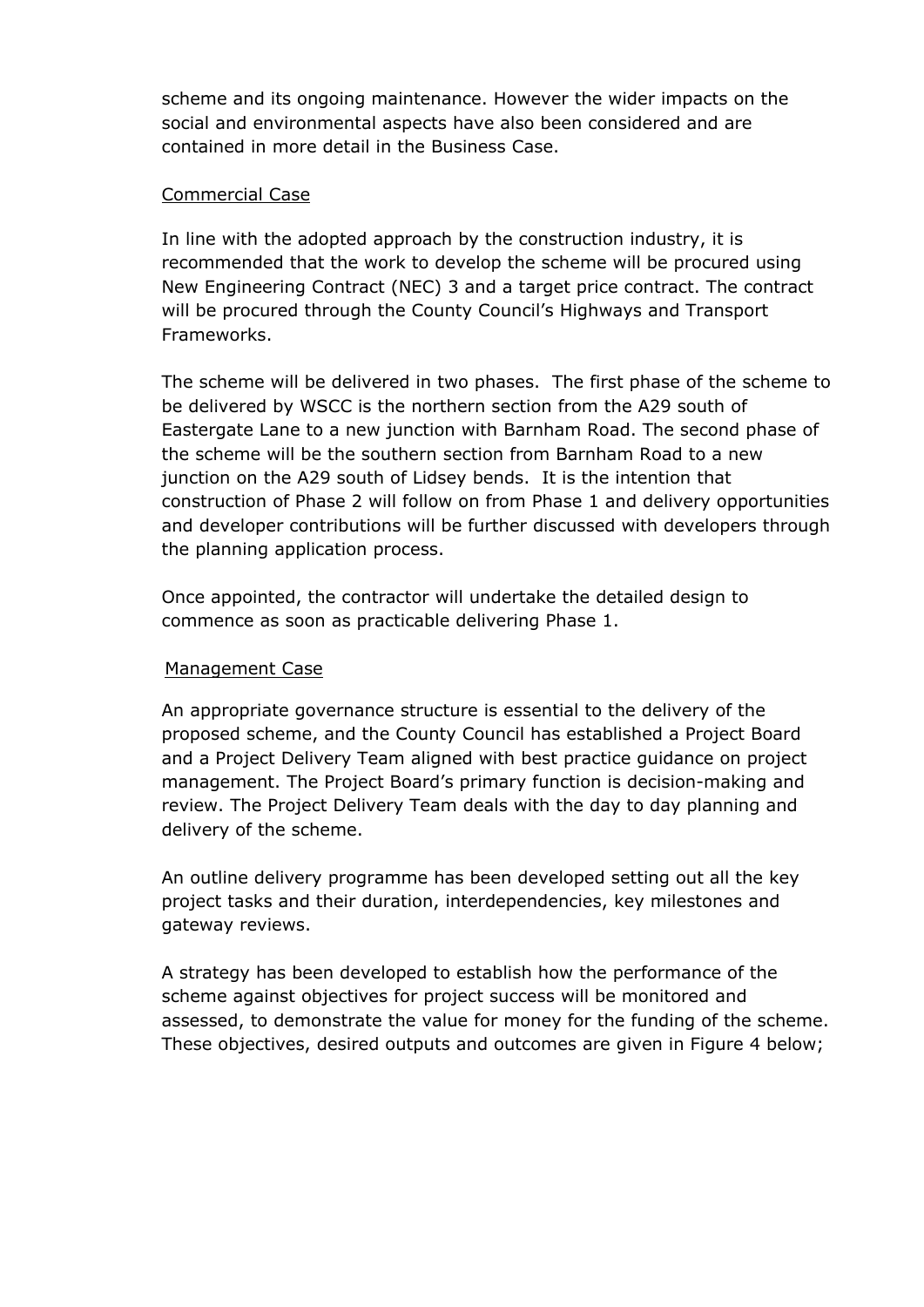

### **Figure 4 - Scheme objectives, desired outputs and outcomes**

### Financial Case

Detailed financial and resource implications are discussed in more detail in the Business Case and in Section 6 below.

- 4.2 Due to the complexity of the scheme, programme constraints and the C2C LEP funding window that concludes on 31 March 2021, it is proposed to deliver the A29 realignment in phases although the Business Case will reflect the entirety of the scheme. This will primarily align delivery of the scheme with the associated strategic housing development but also to manage key programme, funding, design and delivery risks. The first phase of the scheme to be delivered by WSCC is the northern section from the A29 south of Eastergate Lane to a new junction with Barnham Road. The second phase of the scheme will be the southern section from Barnham Road to a new junction on the A29 south of Lidsey bends.
- 4.3 It is recommended that the Business Case be submitted to Coast to Capital LEP for consideration and approval in January 2019. Once approved, it is recommended that the Director for Highways and Transport has delegated authority to enter into a funding agreement with Coast to Capital LEP for the whole scheme.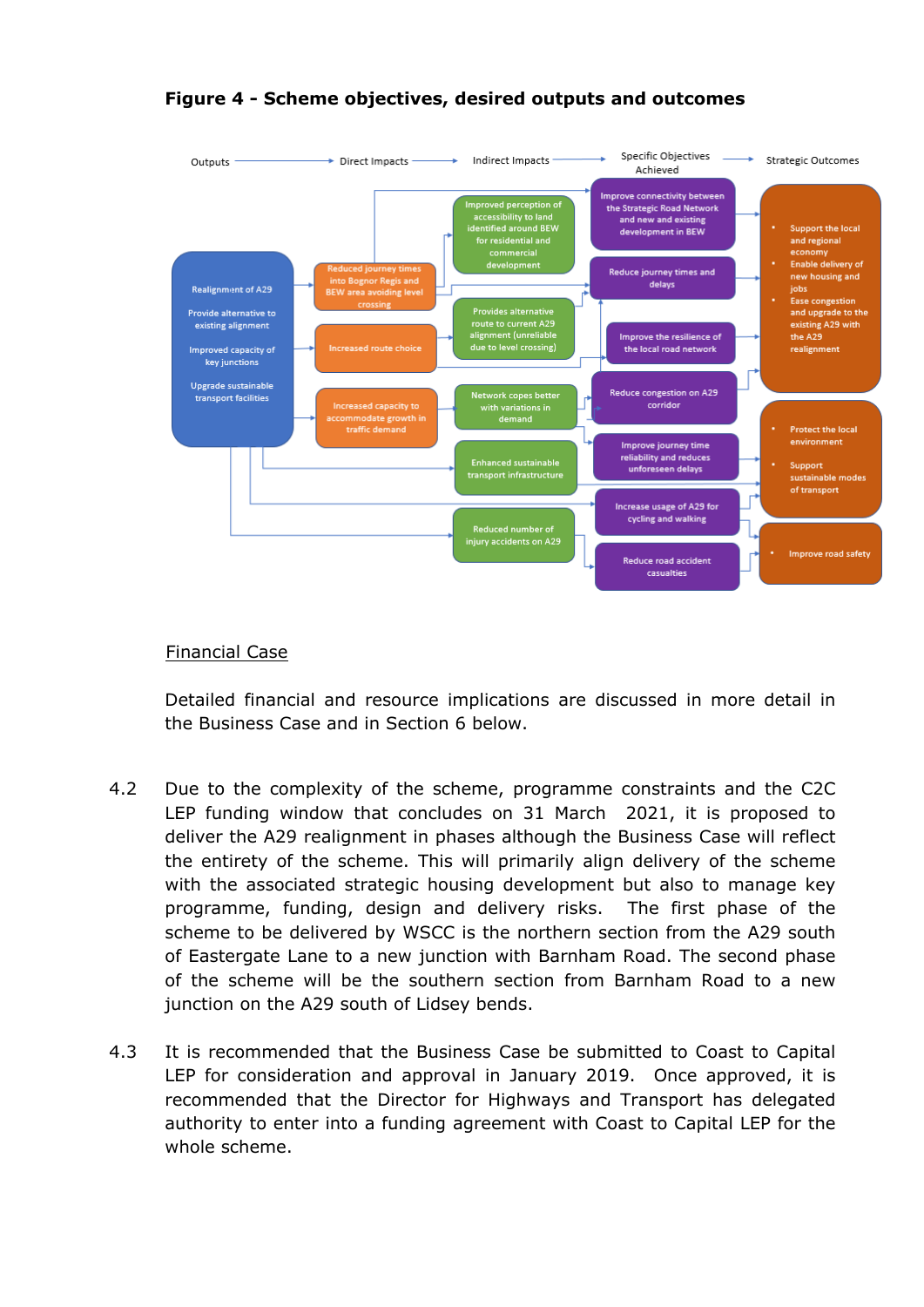- 4.4 It is recommended that a public and stakeholder consultation is commenced in February/March 2019 to seek views on the design of the whole scheme. Once analysed, these views will be taken into account and used to inform the detailed design during the next phase of work.
- 4.5 It is recommended to commence the process to procure a contractor for the design and build phase of Phase 1 of the scheme. The procurement will be conducted using the Highways and Transport Construction Framework, Lot 2. Once appointed, the contractor will undertake the detailed design to commence as soon as practicable. It is proposed that the Cabinet Member for Highways and Infrastructure delegates authority for the decision to appoint a selected contractor (from the Lot 2 list) to the Director of Highways and Transport (which will be the subject of a future Officer Key Decision). It is the intention that Phase 2 will follow on from Phase 1.
- 4.6 Table 1 below shows the outline delivery programme with key milestones of Phase 1 only.

| <b>Key Phase 1 Milestones</b>                              | <b>Estimated</b><br><b>Start Date</b> | <b>Estimated</b><br><b>Completion</b><br><b>Date</b> |
|------------------------------------------------------------|---------------------------------------|------------------------------------------------------|
| <b>Transport Business Case</b>                             | January 2018                          | January 2019                                         |
| <b>Public Consultation</b>                                 | February 2019                         | <b>March 2019</b>                                    |
| Land Assembly and Planning<br>Process                      | January 2019                          | September 2019                                       |
| Procurement of Design & Build<br>Contractor                | January 2019                          | November 2019                                        |
| Detailed Design and Pre-<br><b>Construction Activities</b> | November 2019                         | August 2020                                          |
| Construction                                               | November 2020                         | December 2021                                        |

**Table 1 - Outline Delivery Programme with Key Milestones of Phase 1**

# **5 Consultation**

- 5.1 The option review process of the studies to date detailed in Section 3 involved a major stakeholder workshop with key stakeholders. The feedback key themes are presented in the background papers.
- 5.2 The option review report findings were presented to the Barnham, Eastergate and Westergate northern and southern developer consortiums and major landowners to review risks and opportunities in the design of the A29 realignment scheme.
- 5.3 Consultation has previously taken place on the Arun Local Plan at various stages during its development, resulting in the BEW site being allocated for strategic development and an indicative alignment for the A29 Realignment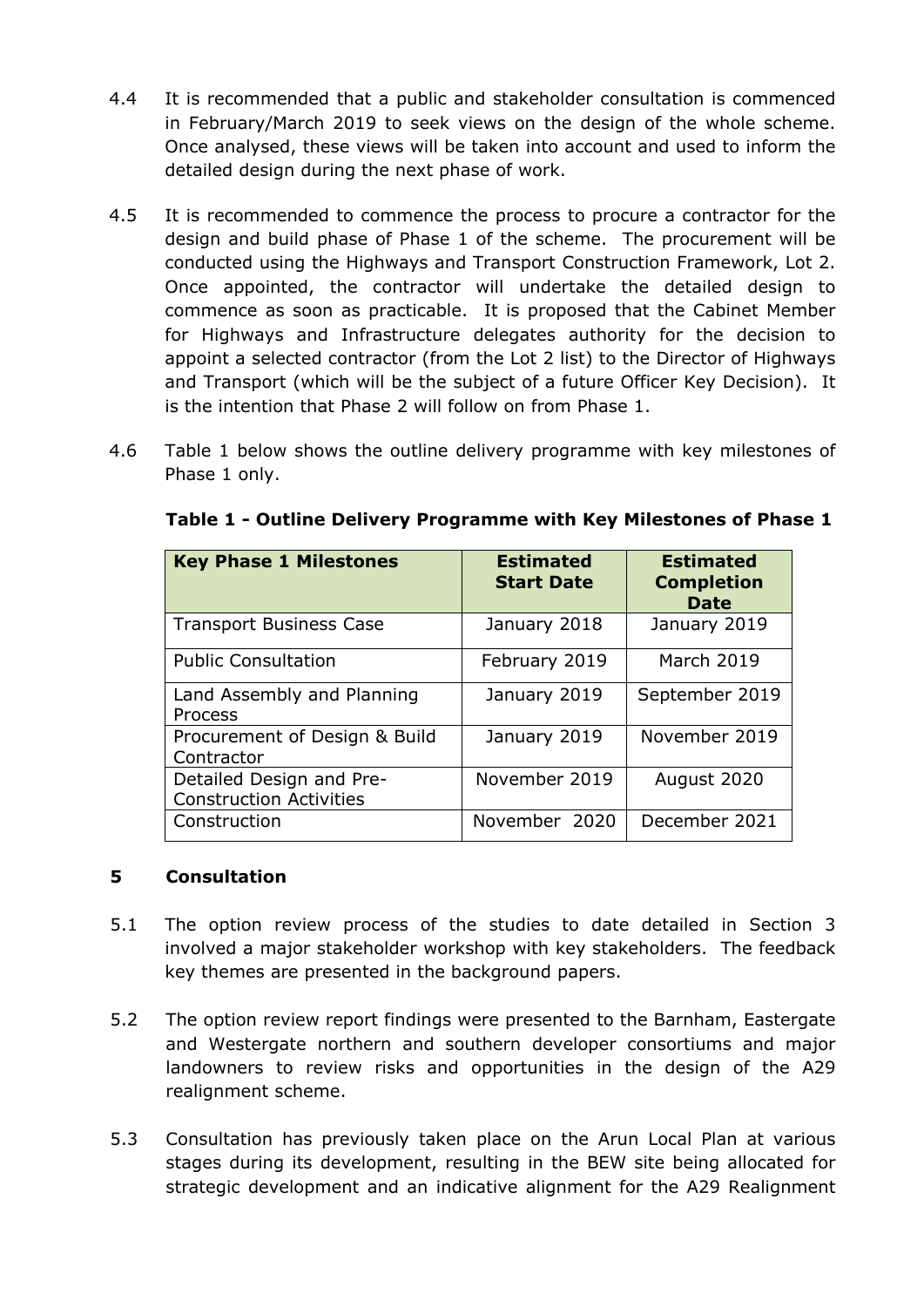being included in the adopted Arun Local Plan. It is recognised that some local stakeholders were critical of the consultation that took place; however, opportunities have been given for the public and other local stakeholders to submit comment on the emerging proposals. Furthermore, a Governmentappointed Planning Inspector has concluded that consultation was legally compliant.

- 5.4 A full public consultation is recommended to commence in February 2019.
- 5.5 To date, engagement has taken place with the following stakeholders:

#### Members

The BEW Advisory Group meets approximately every 3 months; this includes District and Parish Council members and the local County Councillor.

The Option Review Report was discussed at the BEW Advisory Group.

The Group provides an opportunity for local timely input into the phasing and design of the road and development.

#### External

External major stakeholders identified in section 5.1 have been consulted.

Along with the BEW Advisory Group, Arun District Council is a Senior User on the A29 Realignment Project Board.

### Public

As mentioned in 5.3 above, consultation, which was held by a planning inspector to be legally compliant, has taken place on the Arun Local Plan leading to an indicative alignment for the A29 Realignment being included in the adopted Arun Local Plan.

### Internal

WSCC and ADC internal technical teams have provided technical input to ensure the scheme compliance and quality during the development of the A29 Realignment preliminary design and development of the Business Case.

### 6 **Financial and Resource Implications**

### Spending to date

6.1 The option review and development of the preliminary design and business case has been funded by the WSCC Corporate Feasibility Fund allocation of £150,000 2017/18 and £530,000 in 2018/19. These are revenue costs and thus do not feature in the capital scheme estimates.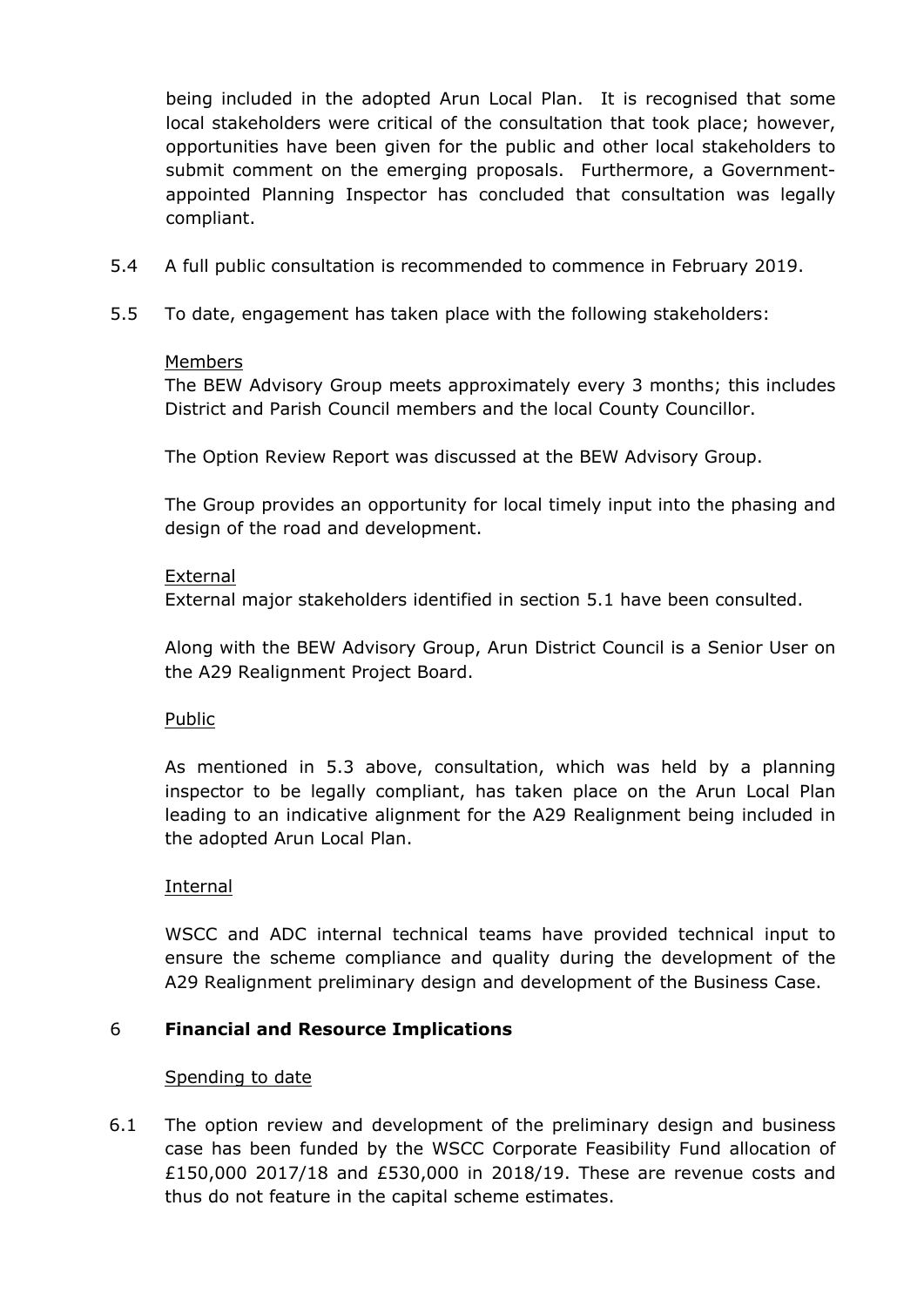#### Cost estimate

- 6.2 The A29 Realignment (Phase 1 and 2) was shown as a £35.1m pipeline scheme in the WSCC Capital Programme 2018/19 – 2022/23 approved by Full Council in December 2017.
- 6.3 These costs are based on the high-level viability study carried out by Systra in 2014. More recent technical work carried out for the Preliminary Design and Business Case submission has significantly revised the cost estimate for structures and inflation for the entire scheme to £55.5m. This covers both phases of the scheme and includes spending which falls beyond the end of the existing capital programme period. This revised estimate has been included in the draft capital programme for 2019/20—2023/24 which has been recommended by Cabinet for approval by the full County Council on 15 February 2019. The cost estimate for Phase 1 is  $£11.7m$  and  $£42.5m$  for Phase 2.

|                                   | 2019/20 | 2020/21 | 2021/22 | 2022/23 | 2023/24 | Subsequent | Total |
|-----------------------------------|---------|---------|---------|---------|---------|------------|-------|
|                                   | Em      | Em      | Em      | Em      | £m      | Em         | Em    |
| <b>WSCC Contribution</b>          |         | 1.4     | 0.0     | 2.2     | 2.4     | 5.9        | 11.9  |
| Local Growth Fund *               | 1.1     | 2.7     |         |         |         | 0.0        | 3.8   |
| WSCC contribution vired from A284 |         |         |         | 8.5     |         | 0.0        | 8.5   |
| S106 Developer Contributions *    |         |         |         | 6.0     | 8.7     | 16.6       | 31.3  |
| <b>Total Capital Budget</b>       | 1.1     | 4.1     | 0.0     | 16.7    | 11.1    | 22.5       | 55.5  |
| Change From Proposal              |         |         |         |         |         |            | 0.0   |
| <b>Remaining Budget</b>           | 1.1     | 4.1     | 0.0     | 16.7    | 11.1    | 22.5       | 55.5  |

6.4 The revised costs and funding for the scheme, based on the new estimates, are:

\* unsecured

- 6.5 There are several differences to the funding agreed in the pipeline. The major assumption is that developer contributions will increase significantly to £31.3m; however, given the size of the proposed development this still represents a reasonable and achieveable assumption per unit.
- 6.6 The other major change is the proposal, if agreed by the LEP, to transfer £8.5m of Local Growth Fund to the A284 Lyminster Bypass scheme. This allows the LGF to be spent by the deadline of March 2021 on a scheme which is further advanced in delivery. The corporate borrowing which would otherwise have been used to support the A284 will instead be used to support the A29 scheme from 2021/22. This does not affect the cost of either scheme or the County Council's aggregate borrowing, while maximising the chances of the LGF being spent in line with the grant conditions.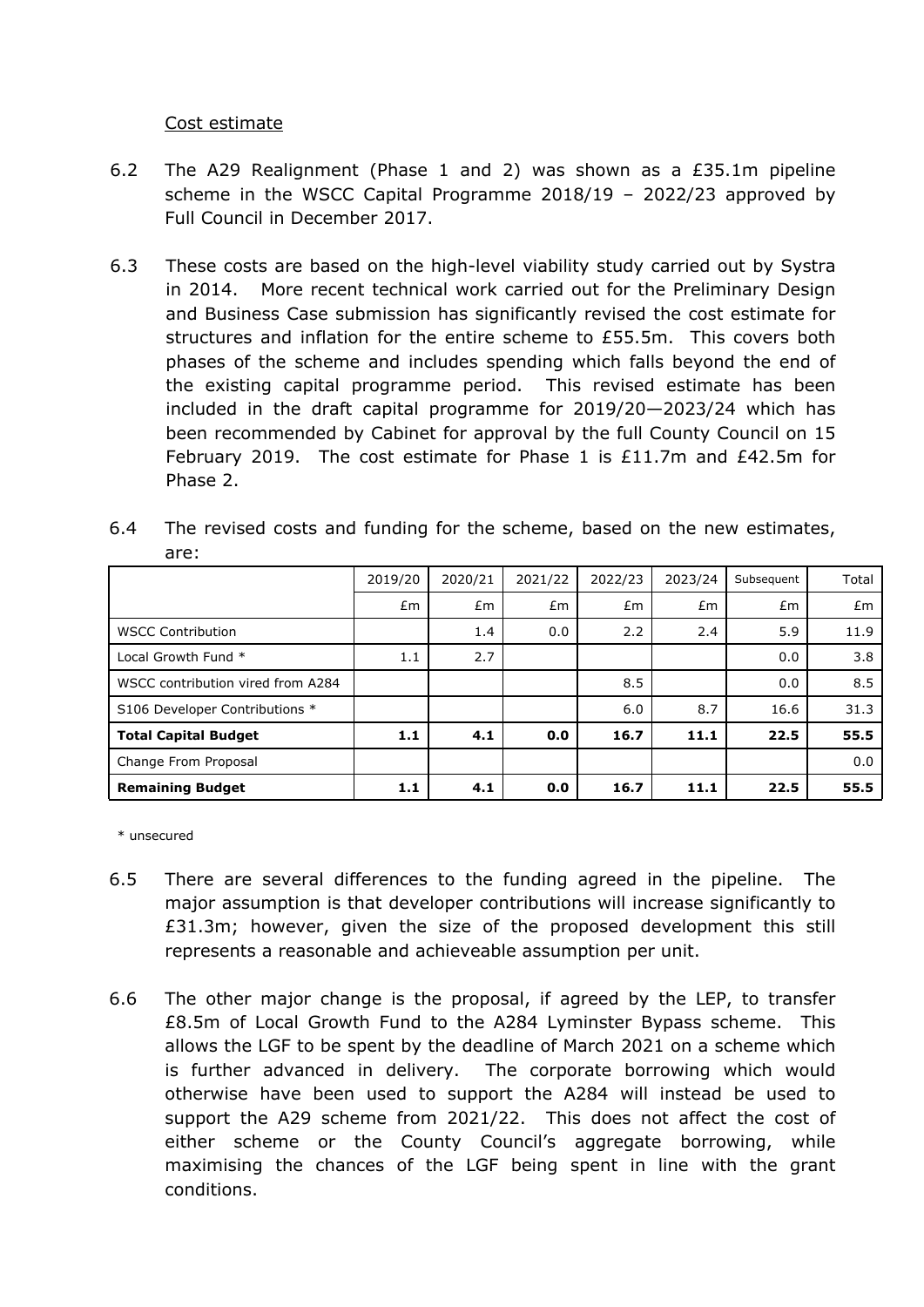6.7 As the C2C LEP requires match funding, it is anticipated that WSCC will need to demonstrate its commitment to delivering Phase 2 of the scheme in order to secure the Local Growth Funding contribution. This is likely to mean delivery of Phase 2 of the scheme by 2025 (as this is understood to be a Government requirement). Therefore, it is proposed that in order to secure a Funding Agreement with C2C LEP, WSCC commit to underwrite the cost of Phase 2 of the scheme, subject to future budget approval decisions.

# 7 **Legal Implications**

- 7.1 The legal implications at this stage of the scheme are;
	- 7.1.1 Any funding awarded through the submission of the business case would require the County Council to enter into a funding agreement; the council will therefore be committed to delivery of the scheme and potentially face penalties by the LEP in the event of not delivering the scheme.
	- 7.1.2 The procurement and subsequent award of the scheme to a design and build contractor from the WSCC framework forms a contractual arrangement.
	- 7.1.3 Once the route is approved it will be protected from other developments that could compromise its future delivery. This will be achieved by providing information of the route of the scheme in response to land charge requests. There is potential for statutory blight claims from land owners who are directly affected by the scheme.

# 8 **Risk Management Implications**

8.1 The potential risks of the scheme are discussed in Table 3 below.

| <b>Risk</b><br>Ref. | <b>Risk Description</b>                                                                                                                                                                  | <b>Likelihood</b> | <b>Mitigation</b>                                                                                                                                |
|---------------------|------------------------------------------------------------------------------------------------------------------------------------------------------------------------------------------|-------------------|--------------------------------------------------------------------------------------------------------------------------------------------------|
| 1                   | Delay in Strategic Site<br>Development<br>Delay/slippage by<br>developers in submitting<br>planning application/s for<br>these sites will have an<br>impact on final project<br>funding. | Medium            | Work with Arun District<br>Council, LEP, Homes<br>England and developers to<br>ensure timely submission<br>and explore funding<br>opportunities. |

# **Table 3 - Potential Risks**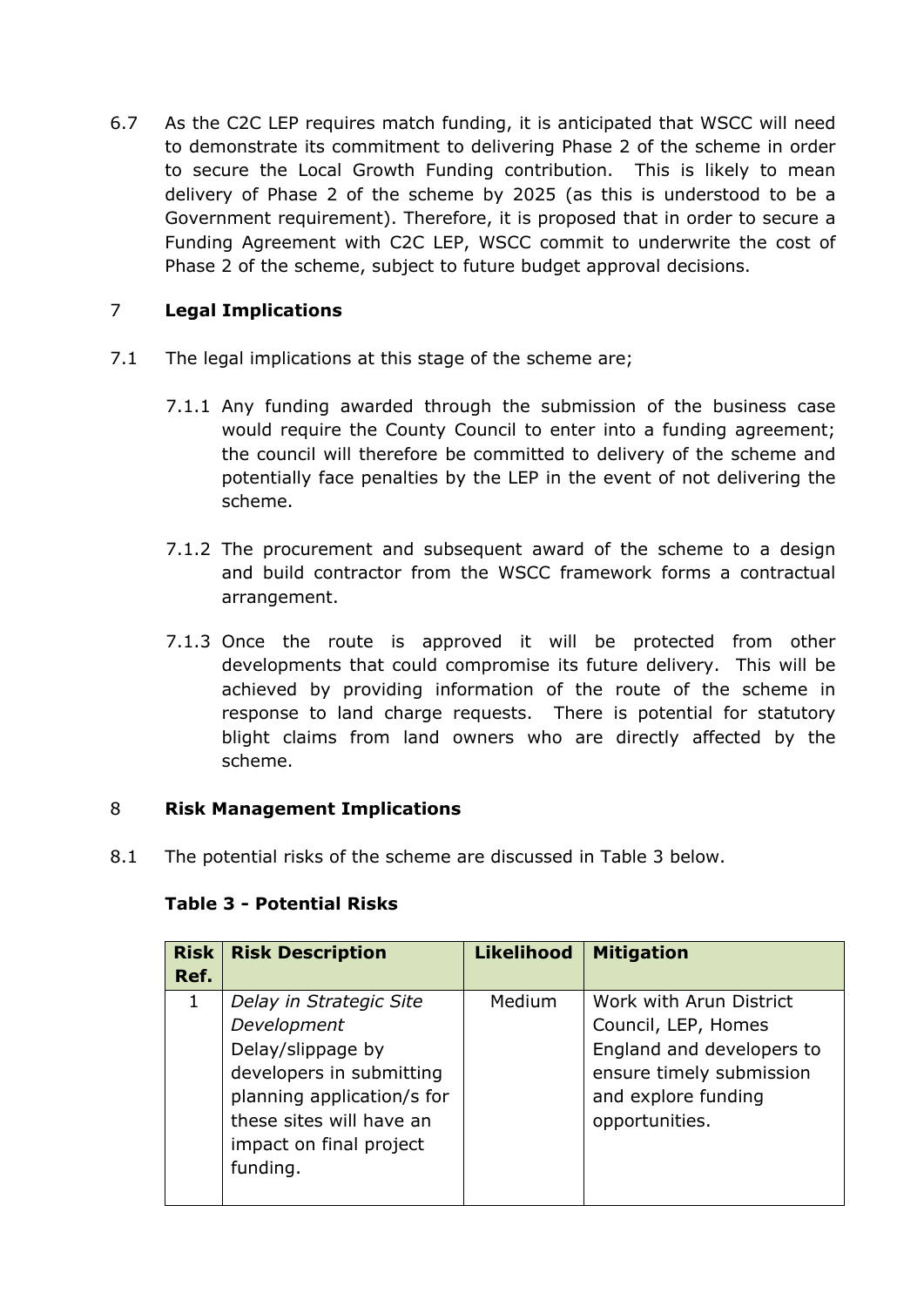| $\overline{2}$ | <b>Planning Application</b><br>Delay<br>Road planning application<br>not approved at the<br>appropriate stage may<br>delay scheme delivery.                                                          | Medium | Early scoping opinion<br>obtained and ongoing<br>liaison with Planning<br>Teams, ensuring an<br>appropriate allocation for<br>the planning process is<br>within the programme.  |
|----------------|------------------------------------------------------------------------------------------------------------------------------------------------------------------------------------------------------|--------|---------------------------------------------------------------------------------------------------------------------------------------------------------------------------------|
| 3              | <b>Scheme Funding</b><br>LEP funding cannot be<br>drawn down beyond the<br>March 2021 funding<br>window.                                                                                             | Low    | Continue dialogue with LEP<br>to agree the funding profile<br>in principle before Business<br>Case submission. Virement<br>of funding to A284 will help<br>to reduce this risk. |
| $\overline{4}$ | <b>Design Issues</b><br>The flood model and<br>ground water issues,<br>along with<br>insufficient/lack of ground<br>investigations will impact<br>on the design quality and<br>scheme delivery.      | Medium | Early investigation of the<br>risks identified in the full<br>scheme risk register may<br>require further technical<br>work.                                                    |
| 5              | Consultation<br>Both the formal and<br>statutory consultation<br>outcomes can have<br>unforeseen outcomes and<br>could have considerable<br>impact on the scheme<br>programme delivery and<br>costs. | High   | Allow flexibility within the<br>scheme to accommodate<br>the consultation outcomes.                                                                                             |
| 6              | Not having the services<br>of a Design and Build<br>Contractor at the<br>appropriate time of the<br>overall delivery<br>programme.                                                                   | Medium | Ensure that the County<br>Council starts the process<br>of tender and procurement<br>as soon as it is appropriate.                                                              |
| $\overline{7}$ | Developer contributions<br>are not secured, are less<br>than expected or take<br>longer than anticipated to<br>be repaid due to market<br>conditions.                                                | Medium | Seek commitment from<br>ADC that they will use best<br>endeavours to secure<br>developers' contributions<br>towards the scheme<br>through statutory planning<br>process.        |
| 8              | Non delivery of scheme<br>results in LGF returned.                                                                                                                                                   | Low    | Partial virement of LGF to<br>A284 scheme which has                                                                                                                             |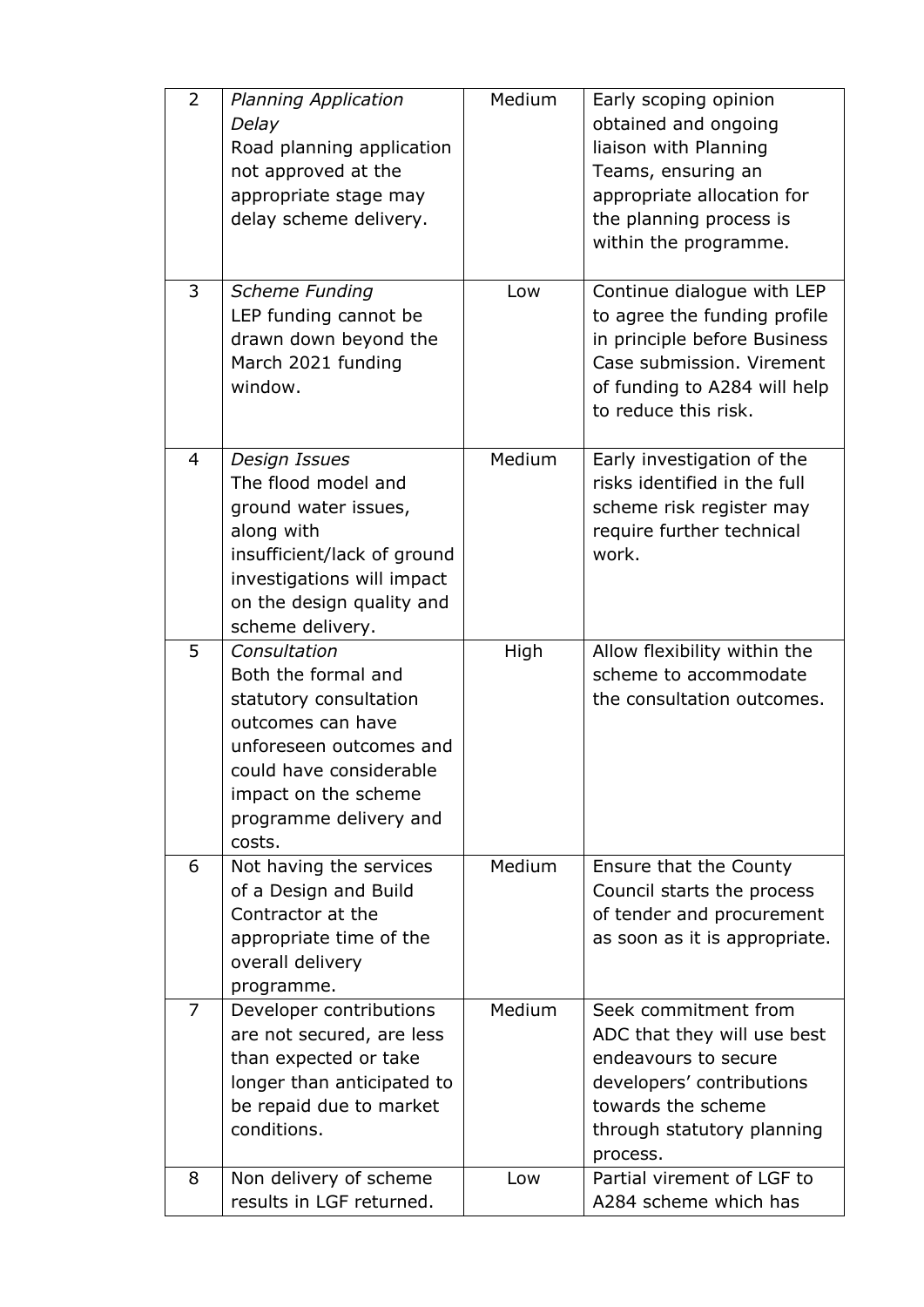|   |                           |      | more certainty of spend<br>within funding window. |
|---|---------------------------|------|---------------------------------------------------|
| 9 | Lack of land dedication   | High | Seek developer                                    |
|   | by developers for the     |      | commitment through the                            |
|   | road footprint leading to |      | <b>BEW Technical Group</b>                        |
|   | possible delays in        |      | meetings and early                                |
|   | programme.                |      | engagement with                                   |
|   |                           |      | landowners.                                       |

### **9 Other Options Considered**

- 9.1 The option not to proceed with the recommendations would result in the County Council:
	- a) not having the opportunity to receive comments/feedback from the LEP to ensure that the Business Case is being prepared in the correct format and therefore missing the current LGF spending window
	- b) not having the opportunity of receiving feedback from the public engagement and major stakeholders, therefore not considering local views of the scheme
	- c) having to continue to provide corporate funding to progress the scheme as an opportunity to secure up to £12.3m LGF as a contribution towards the cost of scheme development would have been missed,
	- d) there will be a delay to the delivery programme if the services of a Design and Build contractor and Contract Administrator are not secured at the appropriate time; and
	- e) failing to deliver the A29 Realignment would mean that the impact of development on the transport network may not be consistent with the National Planning Policy Framework.

# **10 Equality and Human Rights Assessment**

- 10.1 An Equality Impact Report (EIR) will be prepared following the public consultation that is recommended for February 2019.
- 10.2 There are no identifiable Human Rights Act implications.

### **11 Social Value and Sustainability Assessment**

11.1 The scheme will provide improvements to sustainable transport infrastructure. This will have a positive impact on non-motorised users including those who are physically less able who will be afforded better access to services without necessarily having to use vehicular transport. This is expected to contribute to greater independence in later life as well as generally improved health and well-being for the local community.